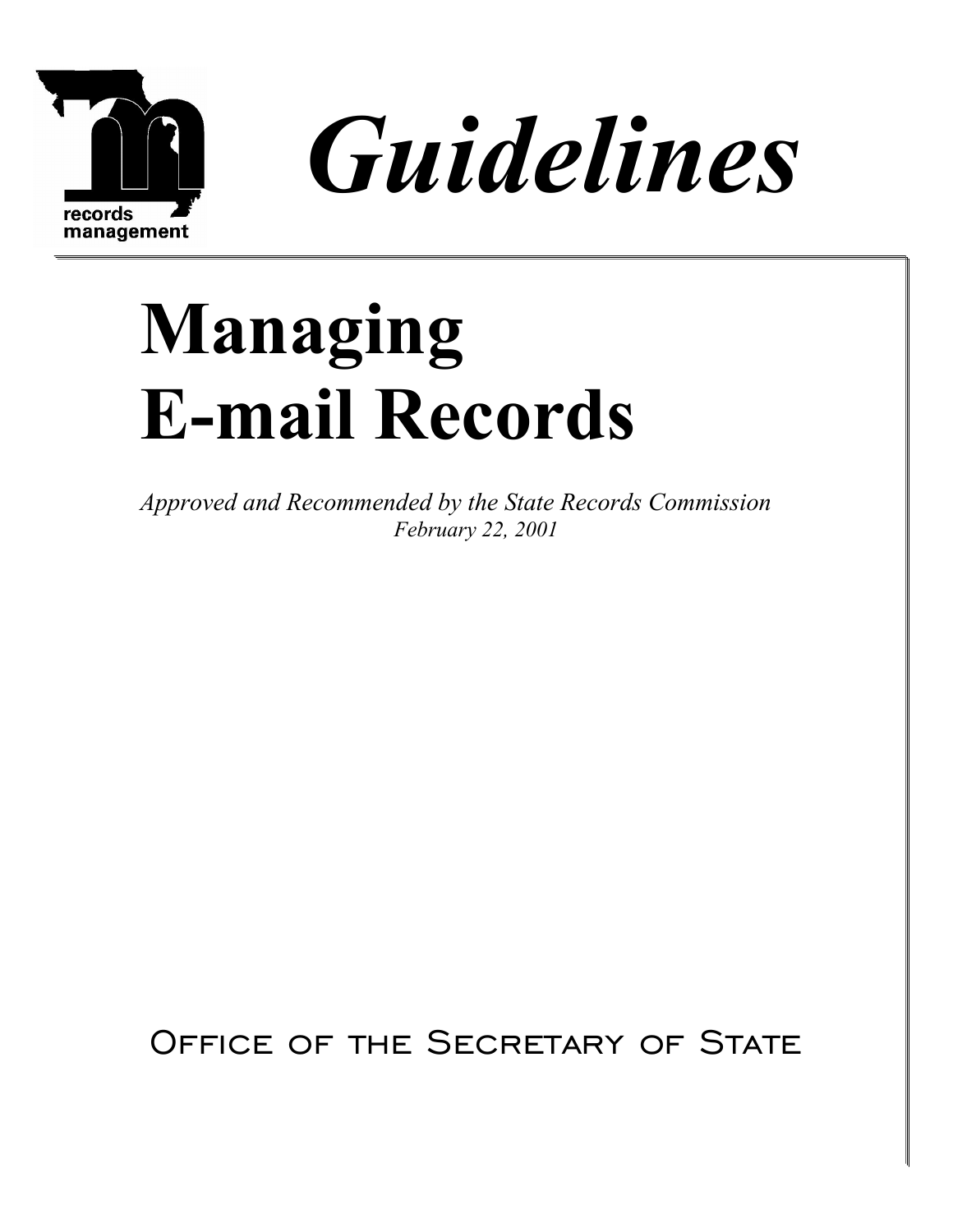## **Introduction**

Most everyone would agree that e-mail has changed the way in which we communicate and conduct business. As a business tool, we use it to rapidly exchange information, collaborate on projects, and make announcements. As a communication tool, email messages generally have a less formal tone than was typical of written correspondence found in letters and memorandums. Thus, many users fail to recognize that e-mail correspondence can be either a record as defined by Missouri's State and Local Records law, RSMo. 109.200 to 109.310, or a public record as defined by our Sunshine Law, RSMo. 610. In some cases, it may be both. If an e-mail correspondence is determined to be a record, then it must be maintained within a recordkeeping system. Agencies are strongly encouraged to implement an e-mail policy that covers usage, content, public access, privacy, and records retention. Records Management designed the following standard to assist agencies with the records retention portion of their policies.

# **E-mail Records v. Nonrecords**

Not all records are valued equally. It is important to understand the distinction between records and nonrecords. The meaning of the term *record* depends on the context in which it is being used. In the context of these guidelines, a record is documentation created or received and used by an office or agency in the conduct of its business. To be an accurate and authentic record, the documentation must contain sufficient content, context, and structure to provide evidence of an activity. However, the physical format or media in which the documentation is conveyed is irrelevant.

Not all e-mail messages document official state business; however, many do. Therefore, agencies must be aware of their responsibility to manage e-mail records accordingly.

### **Evidence of Official State Business**

E-mail messages that document decisions, policies, procedures, resource expenditures, operations, or delivery of services are evidence of official state business. Agencies must ensure that these messages are appropriately stored, organized, scheduled, and disposed of according to the their approved Records Disposition Schedule. The following examples illustrate the kinds of e-mail messages that document official state business:

- General correspondence regarding management, financial, operating procedures, or policy matters (including items such as purchase orders)
- Interoffice messages regarding management, financial, operating procedures, or policy matters (including items such as timesheets and travel vouchers)
- Messages regarding state policy or the policy process (minutes of meetings, transcripts of hearings, etc.)
- Messages regarding vital public information (for example, critical environmental data and reports)
- Listserv messages posted in an official capacity (job announcements, etc.)
- Listserv messages that are relied upon in the development of management, financial, operating procedures, or policy matters

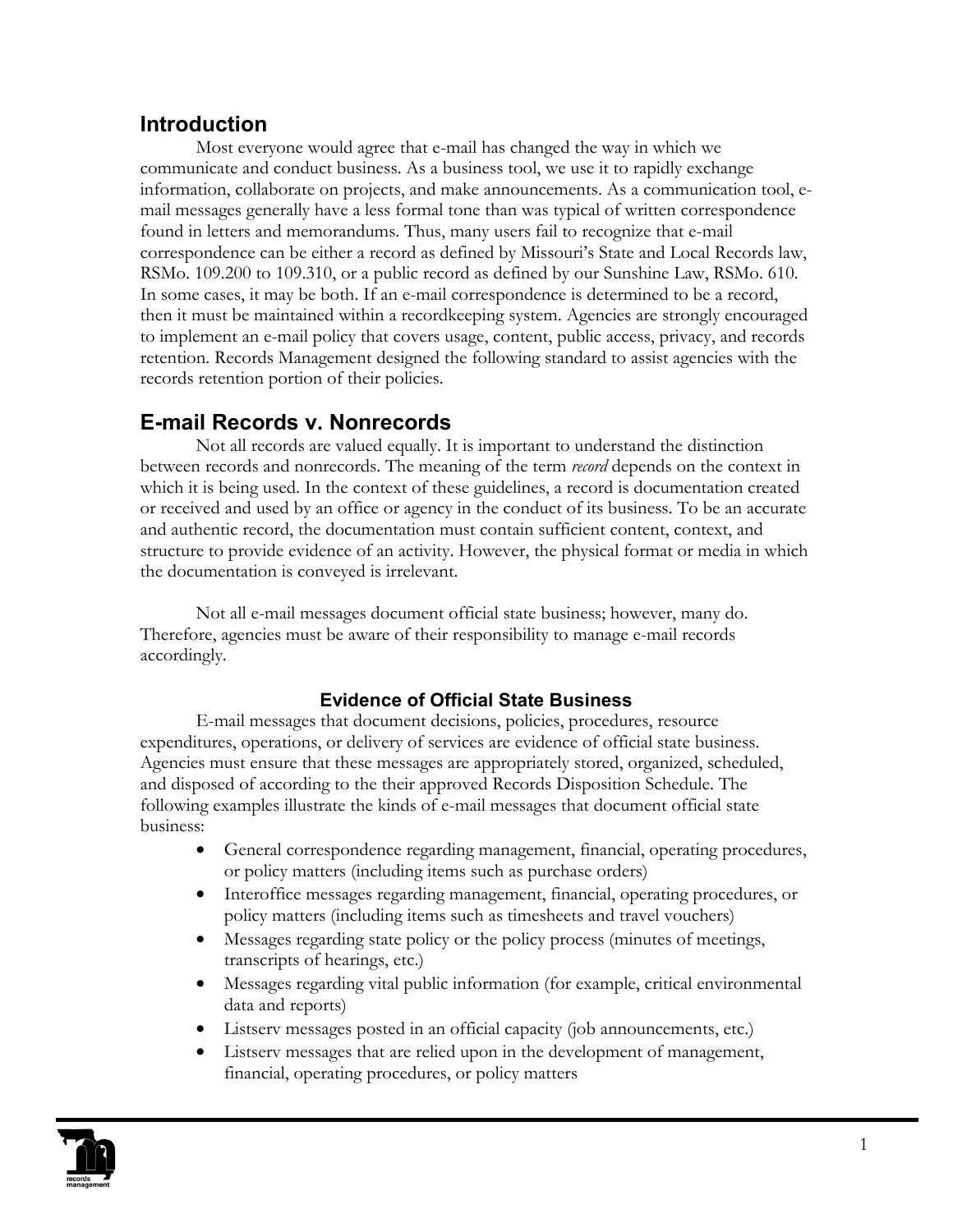#### **Nonrecords with an Official Context**

E-mail messages may have an official context but not be part of a business transaction. Those messages are nonrecords and should not be retained within a recordkeeping system. The following examples illustrate e-mail with an official context, but no value beyond reference:

- General departmental correspondence regarding routine business activities (transmittal messages and responses to routine questions)
- Interoffice messages regarding:
	- − employee activities (holiday parties, etc.)
	- − phone calls
	- − invitations and responses to work related events (meetings, etc.)
- Listserv messages other than those posted in an official capacity unless the messages are relied upon in the development of management, financial, operating procedures, or policy matters

#### **Personal Transactions**

Any e-mail message that is neither created nor received in the course of routine or official state business may be disposed of immediately. Agencies are encouraged to define within their policies how much, if any, personal e-mail is acceptable.

#### **Filing and Maintenance**

Only the official copy of a record must be filed and maintained within a recordkeeping system. The same is true of e-mail records. Only the record copy must be filed and maintained. Additional copies are considered convenience copies and, as such, are nonrecords. These may be disposed of when they no longer serve a purpose.

Recordkeeping systems may be paper based, electronic, or a combination of the two. If an agency chooses to maintain printed copies of e-mail, the procedures to do so must include the appropriate transmission data, attachments, calendars, and task lists. If agencies use a software program to automatically capture, manage, and identify their electronic records, it may choose to include e-mail records within that system. Again, procedures to do so must include all the appropriate transmission data.

Agencies should consider the ramifications of depending on the users' personal email directories to act as the recordkeeping system. Decentralization is counter-productive. Control of numerous copies, back-ups, and ultimate disposition is more difficult to maintain. Further, such ad-hoc file systems may not meet the need to provide easy and timely retrieval. These file systems are dependent upon the individual user's availability to retrieve specific records or upon the e-mail system administrator's ability to search users' directories. This could cause undue burden on agencies, if expedient retrieval is necessitated. RSMo. 610.023 (3) states:

Each request for access to a public record shall be acted upon as soon as possible, but in no event later than the end of the third business day

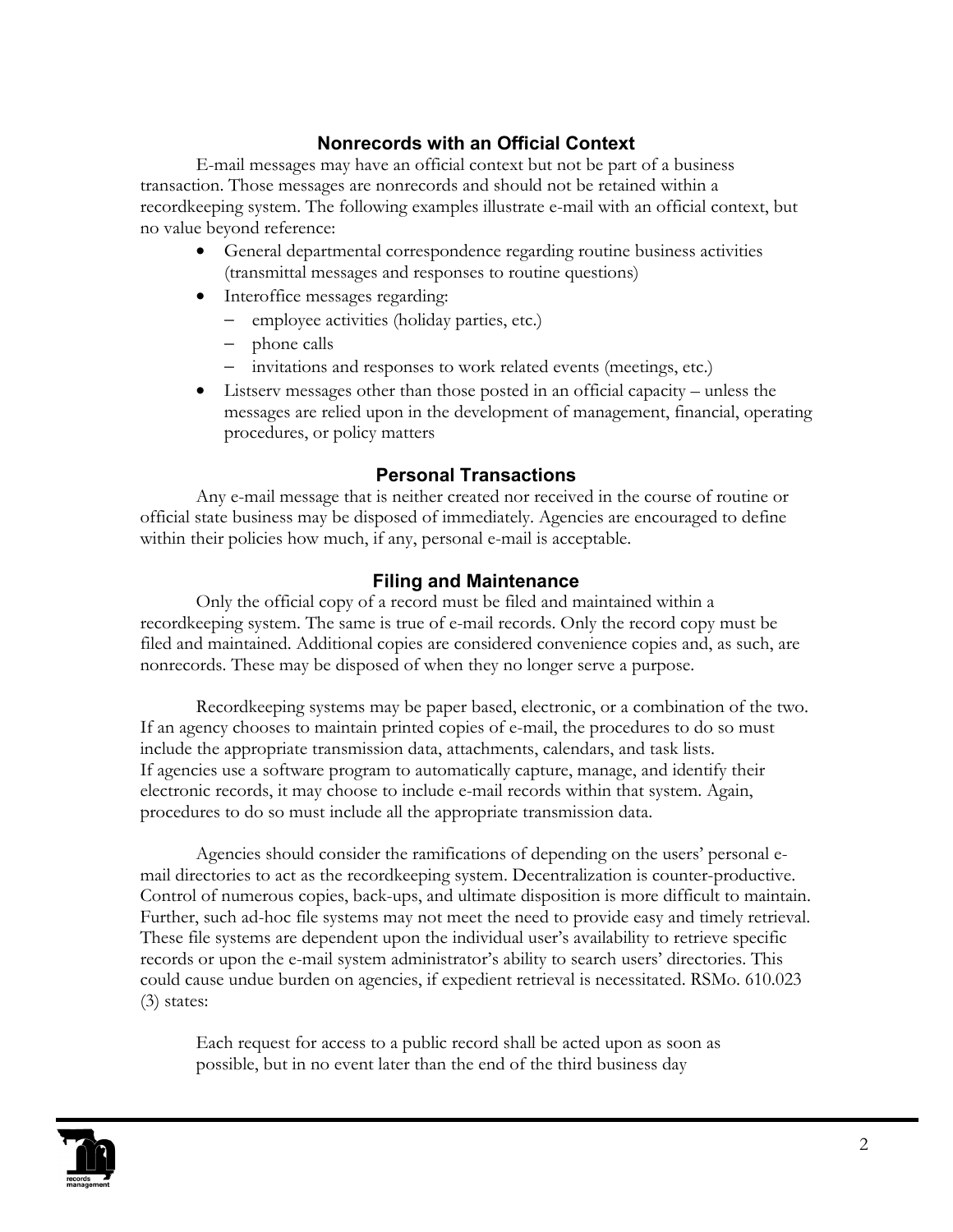following the date the request is received by the custodian of records of a public governmental body. If access to the public record is not granted immediately, the custodian shall give a detailed explanation of the cause for further delay and the place the earliest time and date that the record will be available for inspection. This period for document production may exceed three days for reasonable cause.

#### **E-mail Records Preservation**

E-mail that fulfills the definition of a record must be preserved within a recordkeeping system. Further, if the record is a public record, it must be maintain in a format that makes it available to the public. Agencies must ensure their records are accurate and complete **regardless of physical form or characteristics** throughout the retention period. Several areas must be addressed to ensure e-mail messages are accurate and complete. The recordkeeping system must be able to capture the appropriate information, to ensure the records are easily accessible throughout their retention period, and to ensure for the timely disposition of records once their retention period is met.

| Transmission                | Agencies should attempt to ensure that as much transmission data as is                                                                                                                                                                                                                                                                                                                                                                                                                                                                                                                                                                                                                                                                               |
|-----------------------------|------------------------------------------------------------------------------------------------------------------------------------------------------------------------------------------------------------------------------------------------------------------------------------------------------------------------------------------------------------------------------------------------------------------------------------------------------------------------------------------------------------------------------------------------------------------------------------------------------------------------------------------------------------------------------------------------------------------------------------------------------|
| Data                        | possible is kept within the recordkeeping system. At a minimum the                                                                                                                                                                                                                                                                                                                                                                                                                                                                                                                                                                                                                                                                                   |
|                             | recordkeeping system must include the name of the sender(s), the                                                                                                                                                                                                                                                                                                                                                                                                                                                                                                                                                                                                                                                                                     |
|                             | recipient(s), and the date received. Additionally, if receipt                                                                                                                                                                                                                                                                                                                                                                                                                                                                                                                                                                                                                                                                                        |
|                             | acknowledgements are a part of the e-mail system, users should include<br>those as a part of the record when appropriate. (For example, it may be<br>appropriate to request a receipt acknowledgement when distributing a<br>new policy to staff.) It is important to note that many e-mail systems use<br>aliases to identify users. Therefore, a means of deciphering who the alias<br>belongs to must be maintained. The same is true for distribution lists.<br>There must be a method to identify to whom the individual e-mail<br>address belong. However, when the e-mail is received from an e-mail<br>system outside an agency's control, this may be an impossible task.<br>Nonetheless, agencies must make a reasonable attempt to do so. |
| Authenticity                | The system must ensure that once the record is a part of it, it cannot be<br>altered.                                                                                                                                                                                                                                                                                                                                                                                                                                                                                                                                                                                                                                                                |
| Attachments                 | If an e-mail attachment meets the definition of a record, it must be<br>maintained within the recordkeeping system.                                                                                                                                                                                                                                                                                                                                                                                                                                                                                                                                                                                                                                  |
| Calendars and<br>Task Lists | Some e-mail systems include calendars and task lists for each user. If the<br>information contained in the calendar or task list documents decisions,<br>policies, procedures, resource expenditures, operations, or delivery of<br>services, it may meet the definition of a record. Therefore, agencies must<br>develop a method of retaining those records within the recordkeeping<br>system.                                                                                                                                                                                                                                                                                                                                                    |
| Accessibility               | Missouri's Sunshine Law provides its citizens with openness in                                                                                                                                                                                                                                                                                                                                                                                                                                                                                                                                                                                                                                                                                       |